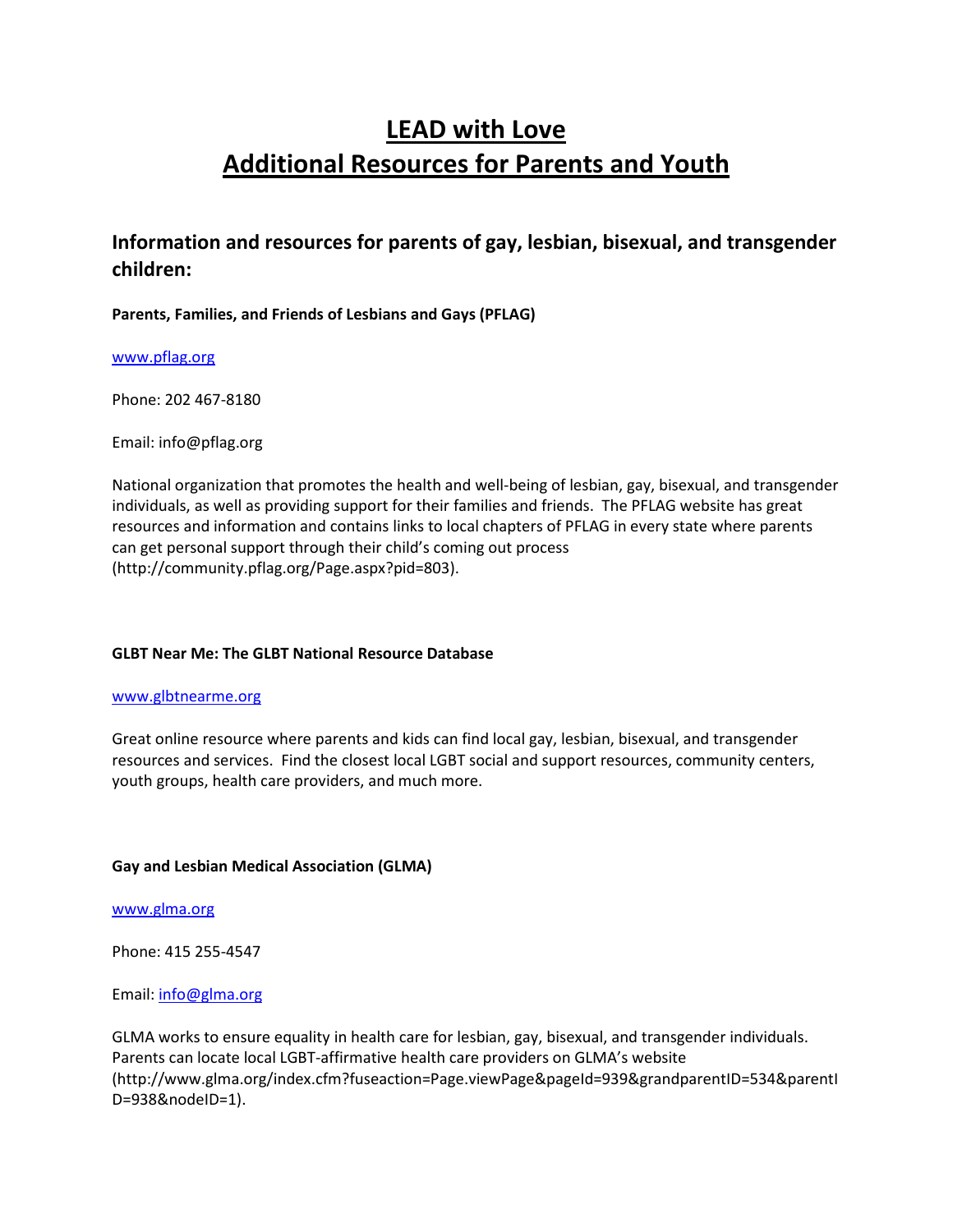#### Advocates for Youth: GLBTQ Information

http://www.advocatesforyouth.org/index.php/glbtq-issues-home.html

Phone: 202 419-3420

Advocates for Youth is a national organization that champions efforts that help young people make informed and responsible decisions about sexual health. Their website contains information for and about GLBTQ young people, with a section devoted to resources and information for parents of GLBTQ children (http://www.advocatesforyouth.org/index.php/glbtq-issues-info-for-parents.html).

#### Family Acceptance Project

http://familyproject.sfsu.edu/

Email: fap@sfsu.edu

The Family Acceptance Project is a community research, intervention and education initiative to study the impact of family acceptance and rejection on the health, mental health and well-being of lesbian, gay, bisexual and transgender (LGBT) youth. Their website offers a downloadable booklet that contains key information on how families can help support their LGBT child (http://familyproject.sfsu.edu/supportivefamiliesbooklet)

### Transgender resources:

TransYouth Family Allies (TYFA)

www.imatyfa.org/

Phone: 888 462-8932

Email: info@imatyfa.org

TYFA is a support organization for families of transgender youth. TYFA has a great website with lots of resources, such as recommended reading material for parents and youth as well as a parents' forum, including stories shared by parents of transgender youth.

#### Gender Spectrum

www.genderspectrum.org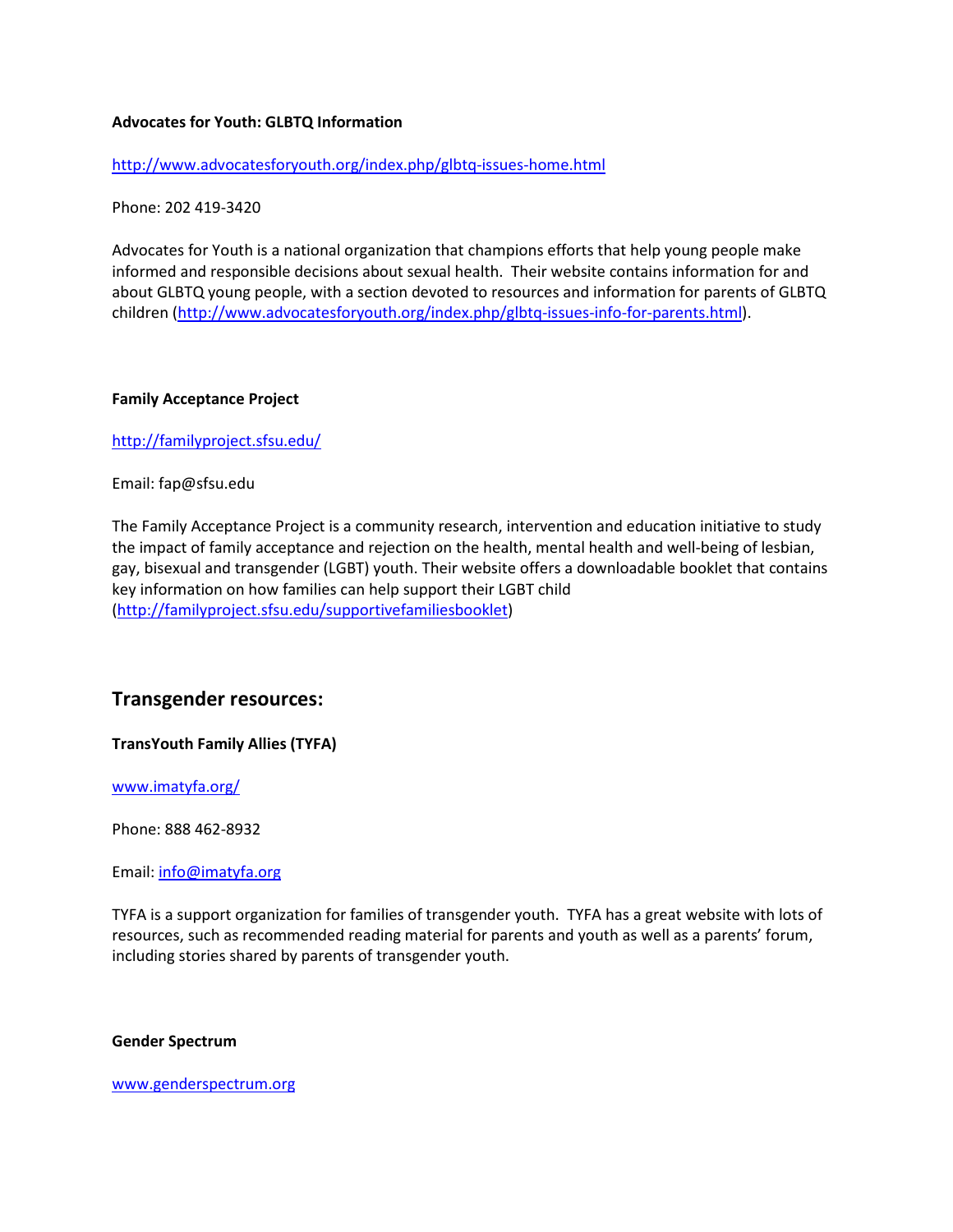Phone: 510 567-3977

Email: info@genderspectrum.org

Gender Spectrum provides education and support to help create a gender sensitive and inclusive environment for all children and teens. Gender Spectrum focuses on helping families, educators, and professionals understand the concepts of gender identity and gender expression.

#### PFLAG Transgender Network (TNET)

#### http://community.pflag.org/Page.aspx?pid=380

TNET focuses on support for transgender people and their parents, families, and friends. It provides education on some issues unique to the transgender community, and focuses on issue advocacy to ensure equal rights for the transgender community at local and national levels.

### Bisexuality resources:

#### Bisexual Resource Center (BRC)

www.biresource.net

Phone: 617 424-9595

Email: brc@biresource.net

BRC provides support to the bisexual community and raises public awareness about bisexuality and bisexual people. The BRC website contains links to many resources on bisexuality, including information for local groups all over the world.

#### BiNet USA

www.binetusa.org

Phone: 800 585-9368

Email: binetusa@binetusa.org

BiNet USA facilitates the development of a cohesive network of bisexual communities, promotes bisexual visibility, and collects and distributes educational information regarding bisexuality. BiNet USA's website contains links to bisexual support groups all over the country.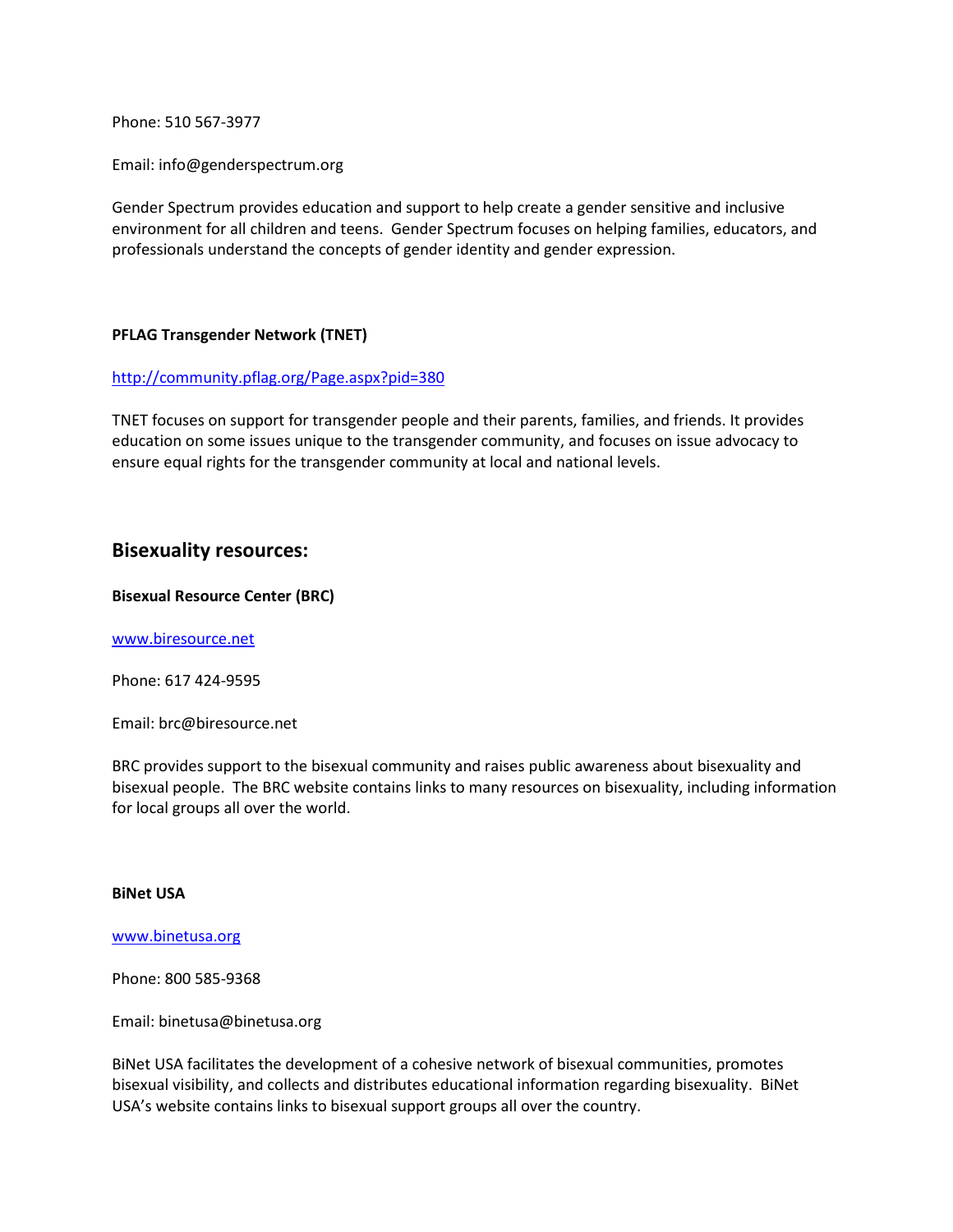# Information and resources for LGBT youth:

### The Trevor Project

www.thetrevorproject.org

Phone (Crisis Lifeline): 866 4-U-TREVOR (866 488-7386)

Email (non-crisis): info@thetrevorproject.org

The Trevor Project is determined to end suicide among LGBT and questioning youth by providing lifesaving and life-affirming resources including our nationwide, 24/7 crisis intervention lifeline, digital community and advocacy/educational programs that create a safe, supportive and positive environment for everyone.

### GLBT National Help Center: Youth Talkline

http://www.glnh.org/talkline/index.html

Phone (Talkline): 800 246-PRIDE (800 246-7743)

Email: youth@glbtnationalhelpcenter.org

The GLBT National Youth Talkline provides telephone and email peer-counseling, as well as factual information and local resources for cities and towns across the United States.

### National Suicide Prevention Lifeline

http://www.suicidepreventionlifeline.org

Phone (Lifeline): 800 273-TALK (8255)

Free 24-hour hotline available to anyone in suicidal crisis or emotional distress.

### Youth Guardian Services

www.youth-guard.org/youth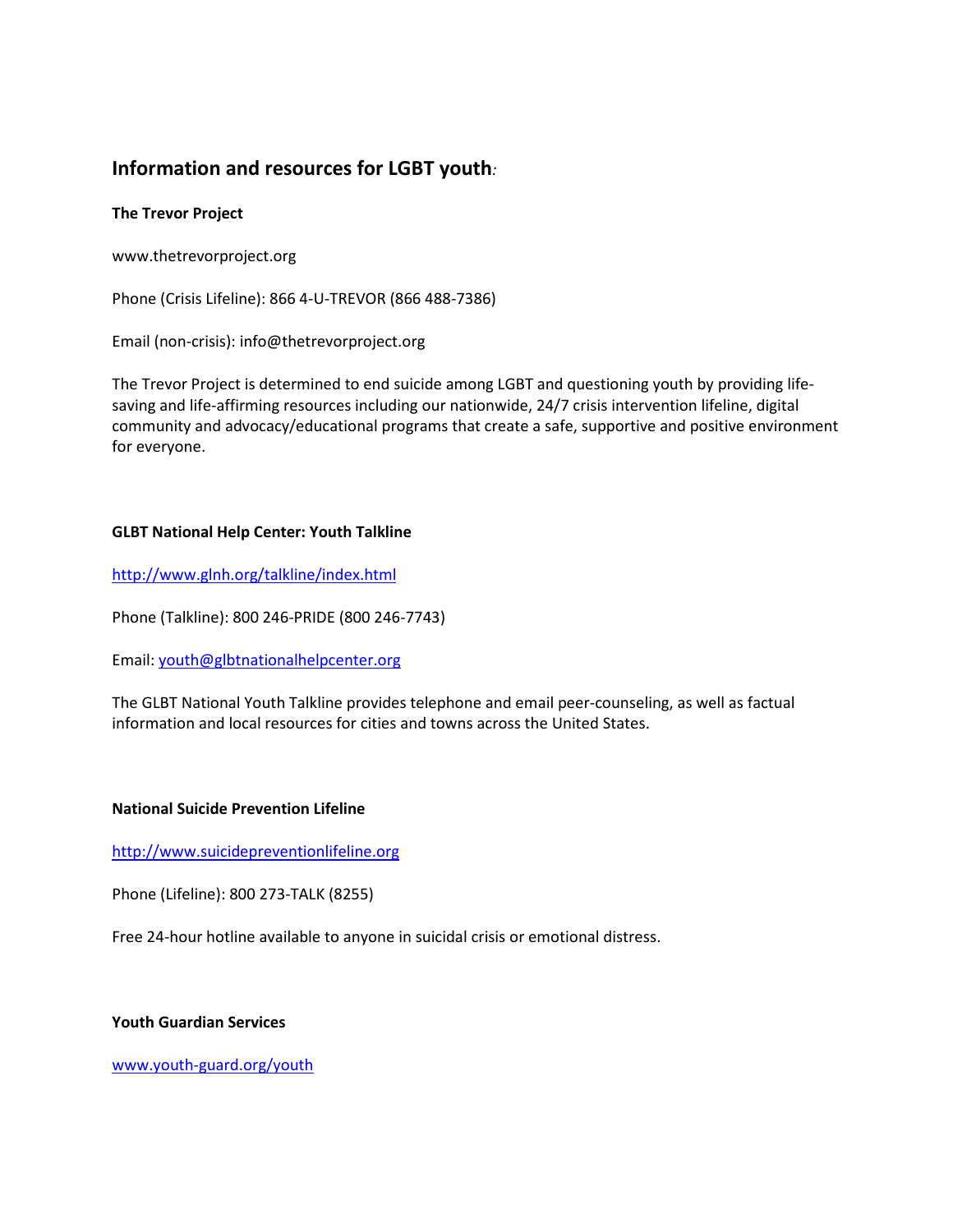Youth Guardian Services provides YOUTH Lists. These email mailing lists offer online support for gay, lesbian, bisexual, or transgendered youth in a safe and supportive environment.

# Resources for family challenges not specific LGBT youth

#### Stop Family Violence

#### www.stopfamilyviolence.org/help

Stop Family Violence offers resources, including abuse hotlines, for anyone experiencing abuse within their family.

#### National Domestic Violence Hotline

#### www.thehotline.org

Phone (Hotline): 800 799-SAFE (7233)

National hotline that provides crisis intervention, safety planning, information about domestic violence, and referrals to local service providers.

### Child & Adolescent Depression Resource Center

#### http://www.aacap.org/cs/Depression.ResourceCenter

This American Academy of Child & Adolescent Psychiatry Resource Center provides information about the signs, symptoms, causes, and course of child and adolescent depression.

### Preventing Teen Suicide: American Academy of Pediatrics

http://www.aap.org/advocacy/childhealthmonth/prevteensuicide.htm

This resource helps parents to better understand adolescent suicide, including risk factors, warning signs, and preventative actions to take.

Adolescent Substance Abuse Knowledge Base (ASK)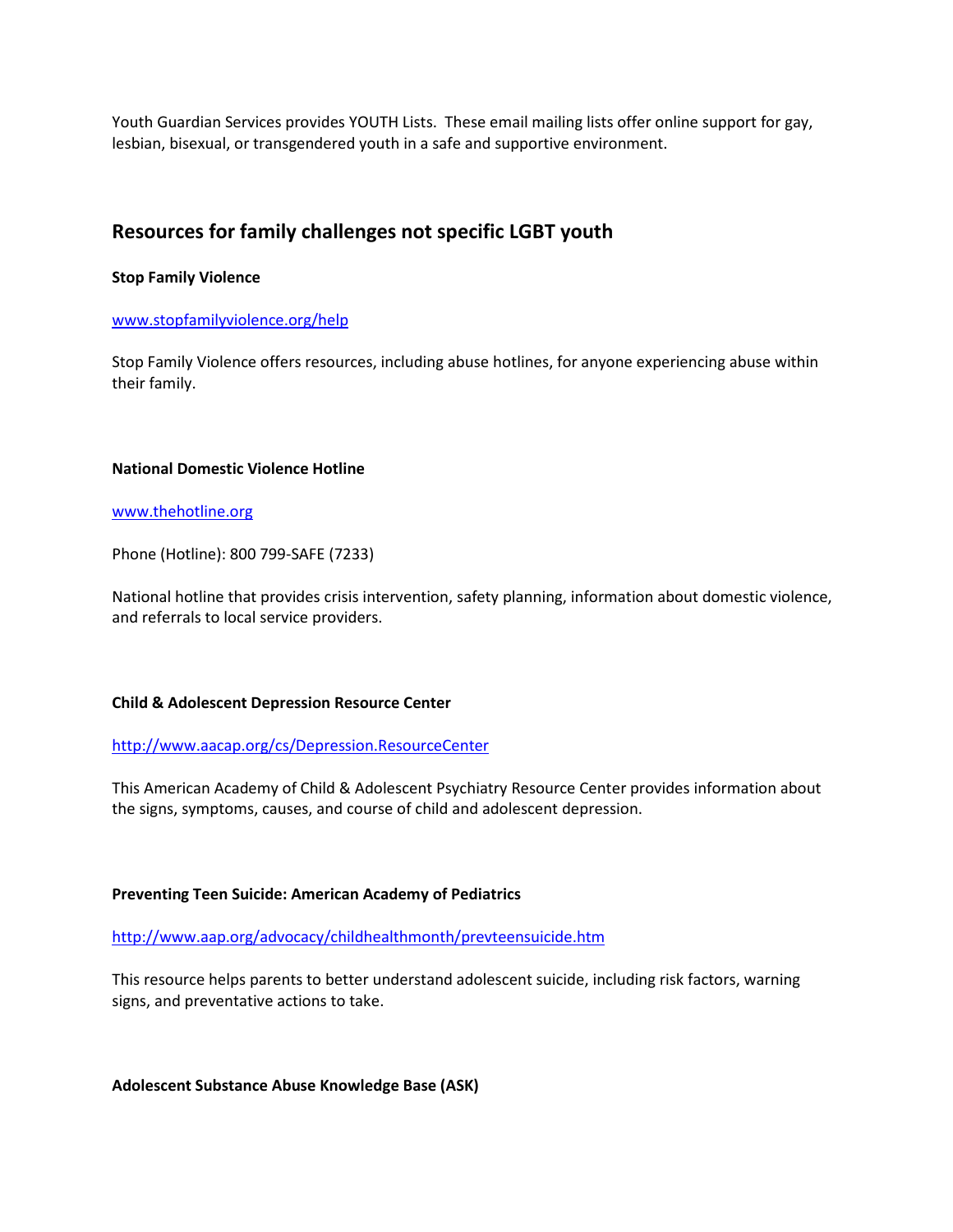http://www.adolescent-substance-abuse.com/resources.html

Phone: 866 870-6948

The ASK website offers information for parents about adolescent alcohol and drug use.

#### Focus Adolescent Services

www.focusas.com

Phone: 410 341-4216

Focus Adolescent Services offers information and referral services for families with troubled teens. Their website also includes links to resources addressing child and adolescent abuse, depression, suicide, and alcohol and drug use.

## Resources for people interested in advancing LGBT rights

#### National Youth Advocacy Coalition (NYAC)

www.nyacyouth.org

Phone: 800 541-6922

Email: nyac@nyacyouth.org

NYAC is a social justice organization that advocates for an end to discrimination against LGBT youth and works to ensure their physical and emotional well-being. NYAC is committed to representing the voices of young LGBT people.

### Human Rights Campaign (HRC)

www.hrc.org

Phone: 800 777-4723

The Human Rights Campaign is America's largest civil rights organization working to achieve lesbian, gay, bisexual and transgender equality. By inspiring and engaging all Americans, HRC strives to end discrimination against LGBT citizens and realize a nation that achieves fundamental fairness and equality for all.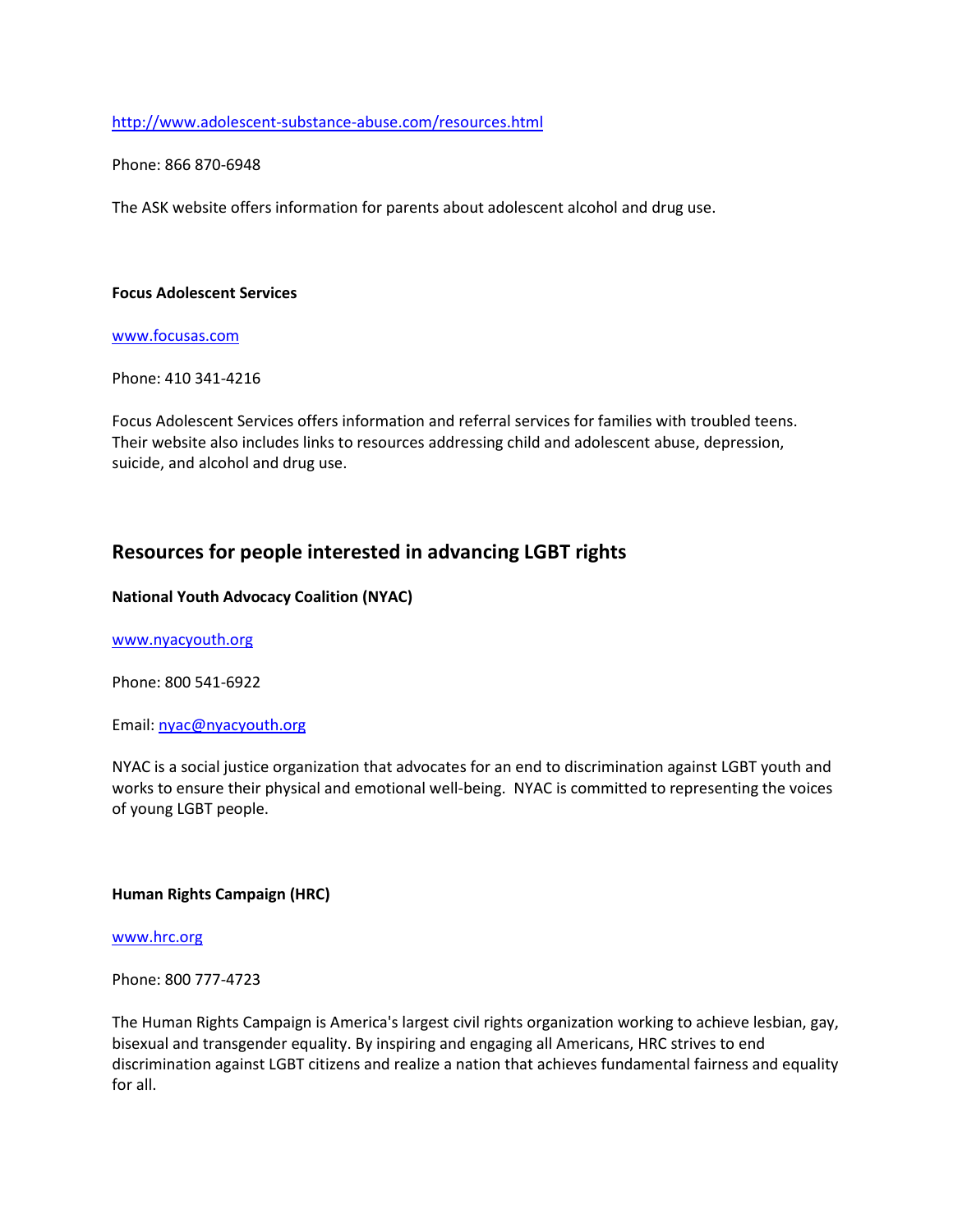#### National Center for Lesbian Rights (NCLR)

www.nclrights.org

Phone: 415 392-6257

Email: info@nclrights.org

The National Center for Lesbian Rights is a national legal organization committed to advancing the civil and human rights of lesbian, gay, bisexual, and transgender people and their families through litigation, public policy advocacy, and public education.

#### Lambda Legal

#### www.lambdalegal.org

Phone: 212 809-8585

Lambda Legal is a national organization committed to achieving full recognition of the civil rights of lesbians, gay men, bisexuals, transgender people and those with HIV through impact litigation, education and public policy work. Their website contains contact information for Lambda regional offices all over the country.

#### The Gay and Lesbian Alliance Against Defamation (GLAAD)

#### www.glaad.org

#### Email: info@glaad.org

GLAAD amplifies the voice of the LGBT community by empowering real people to share their stories, holding the media accountable for the words and images they present, and helping grassroots organizations communicate effectively. By ensuring that the stories of LGBT people are heard through the media, GLAAD promotes understanding, increases acceptance, and advances equality.

School Advocacy:

Gay, Lesbian, and Straight Education Network (GLSEN)

www.glsen.org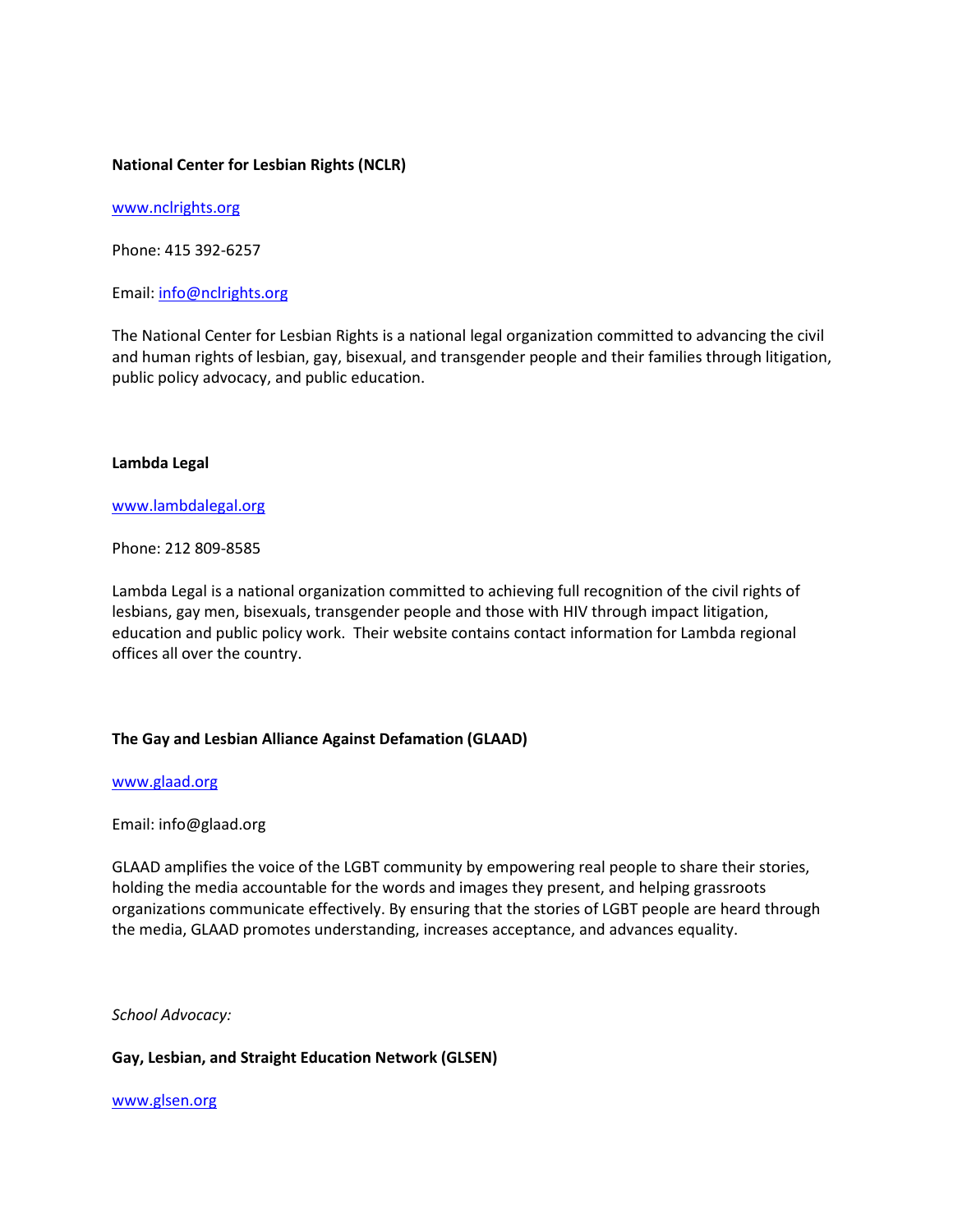Phone: 212 727-0135

Email: glsen@glsen.org

GLSEN strives to assure that each member of every school community is valued and respected regardless of sexual orientation or gender identity/expression. GLSEN seeks to develop school climates where difference is valued for the positive contribution it makes in creating a more vibrant and diverse community. The GLSEN website contains links to chapters all over the country.

#### Gay-Straight Alliance Network

www.gsanetwork.org

Phone: 415 552-4229

Email: info@gsanetwork.org

Gay-Straight Alliance Network empowers youth activists to develop Gay-Straight Alliance clubs in their schools and improve their educational environment for people of all sexual orientations.

### The Safe Schools Coalition

www.safeschoolscoalition.org

Phone: 206 451-SAFE (7233)

The Safe Schools Coalition offers resources as a starting point for educators, parents/guardians, and youth who want to reduce bias-based bullying and violence in schools.

# Scholarly Research Articles and Books about LGBT Adolescents and their Parents:

Goldfried, M. R., & Goldfried, A. P. (2001). The importance of parental support in the lives of gay, lesbian and bisexual individuals. Journal of Clinical Psychology/In Session: Psychotherapy in Practice, 57, 681- 693.

Ryan, C., Huebner, D., Diaz, R. M., & Sanchez, J. (2009). Family rejection as a predictor of negative health outcomes in White and Latino lesbian, gay, and bisexual young adults. Pediatrics, 123, 346-352.